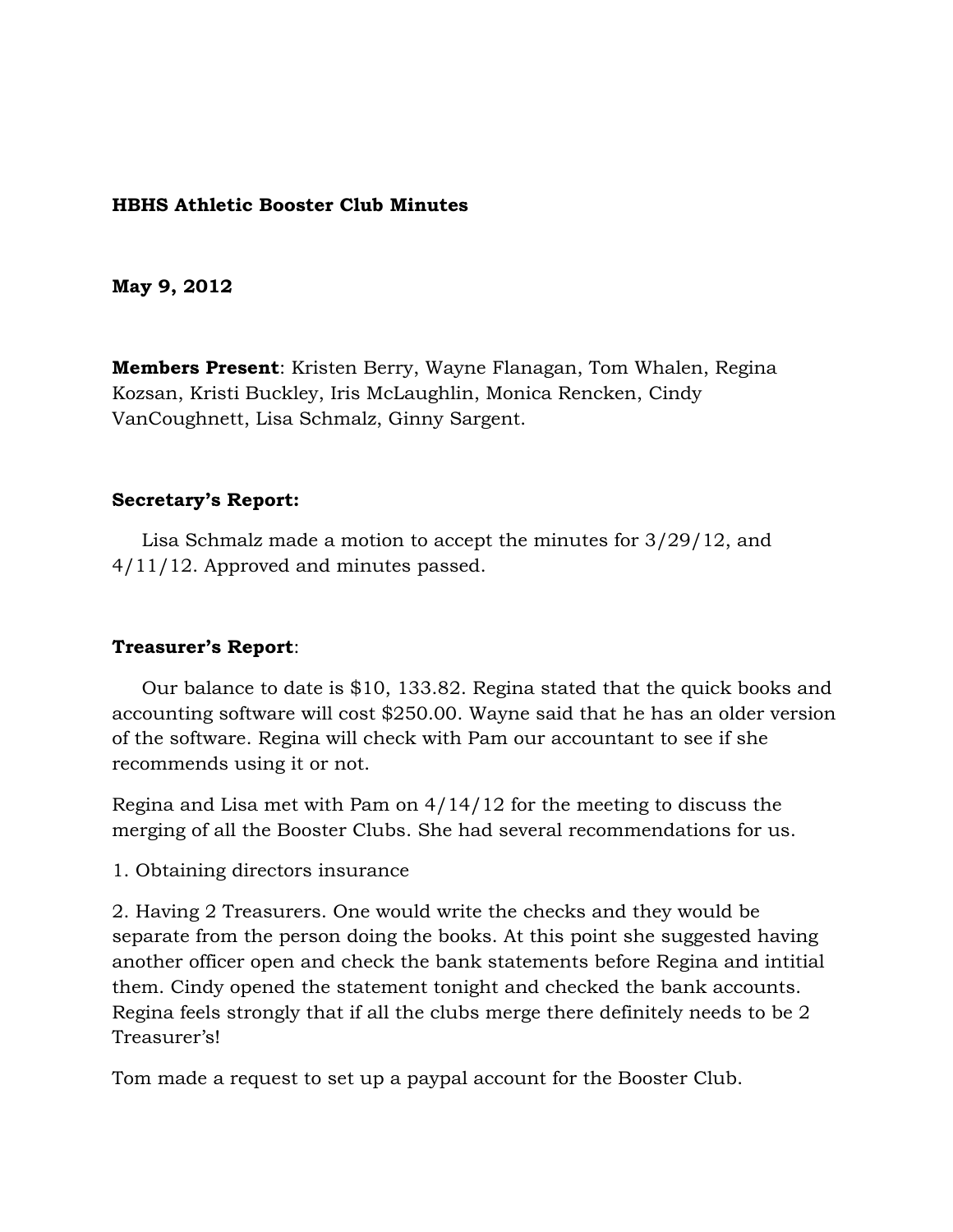Regina said that if the clubs merge Pam could oversee it initially as we transition. Regina also spoke with Rhon about whether or not we need to start talking to the business administrators about releasing the money from the other accounts, volleyball, basketball etc. She said the procedures are not complicated.

Tom suggested putting together a subcommittee, 5-6 people, to look at the different bylaws and update to write new ones. Regina said she would talk to Becky Balfour about moving the money from the volleyball account.

### **Ford Fundraiser:**

 So far 83 people have signed up to do a test drive. Lisa has several NHS students to help after school to try and get support from people attending the sporting events. No bake sale is being done. Everything is all set to go!

## **Balloon Fundraiser:**

 The form is already in the newsletter and on the web site. Kristi said we will advertise at the Ford Fundraiser as well. She will also make copies to hand out to the sport spectators.

### **Golf Tourney:**

 There are 14 people signed up so far for the tourney. Tom feels like people will sign up soon. The weather hasn't been good so people aren't really thinking about it. He has sent out 1,100 emails twice. The sponsors and donors are also moving slowly. Tom made a face book page to try and advertise and try to get more donations. Ginny will donate some zone bars for the golf bags. We are also trying to get Pure Spun to donate as well.

#### **Community Crunch Fundraiser:**

 Rhon brought another fundraiser to Lisa's attention. It is a cereal/granola fundraiser. The company that makes the cereal goes out to our local businesses and gets them to advertise on the cereal box. They give us 5,000